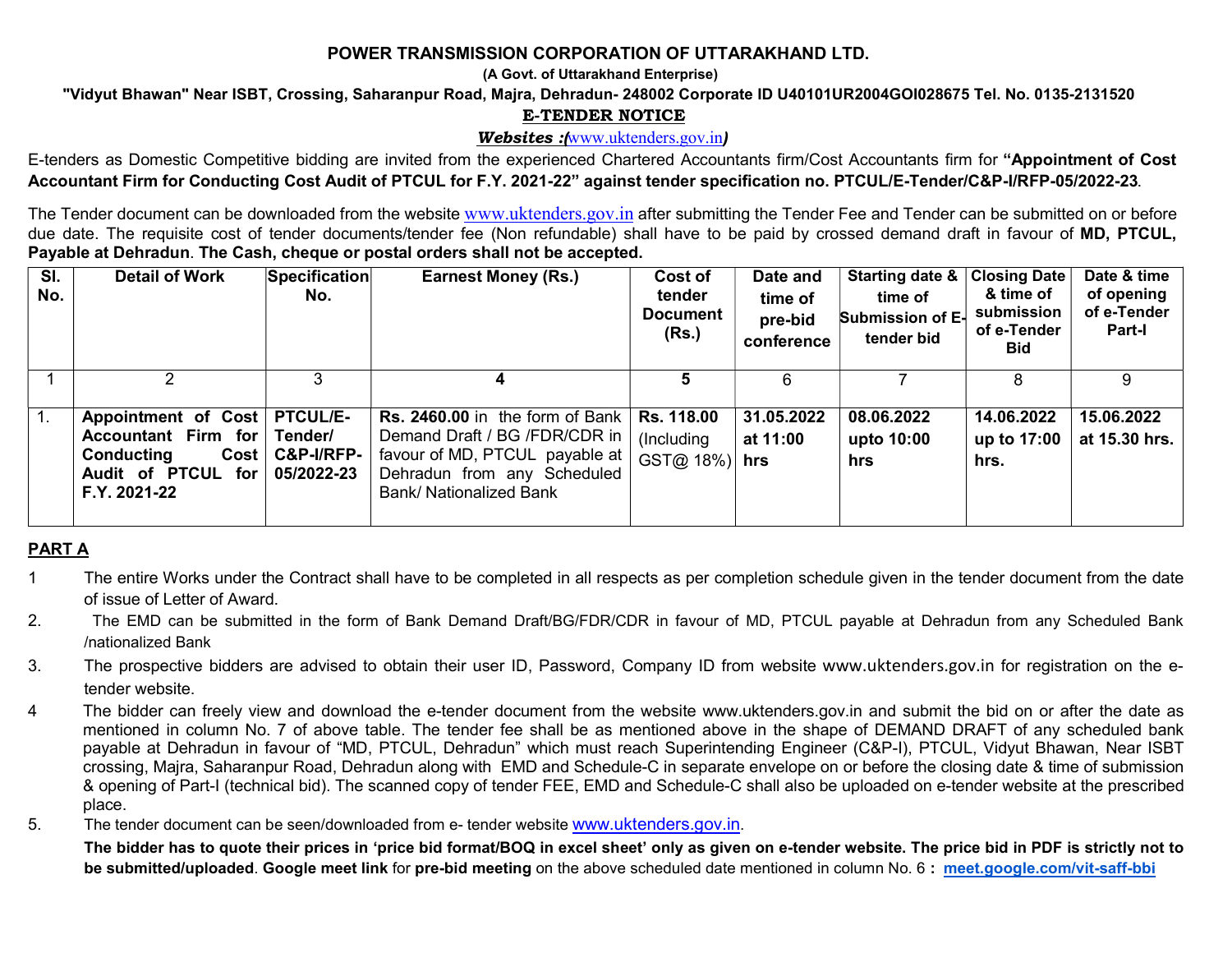All the tender documents will be carried out only through E-tendering mode and the bidder has to submit all his tender documents (Like Price Bid) in the etendering website www.uktenders.gov.in and in the mean time the bidders has to scan their tender FEE, Earnest Money Deposit (EMD), Scheduled-C & Deceleration and all the pre-qualifying documents/Supporting Documents for uploading and also submit the hard copy of the same (at least Two set duly stamped, signed & page numbered) to the office within the last date and time of the submission of tender.

This office is not responsible if the tender fee, EMD and Schedule-C is delayed in transit or is not made available by the Postal Department / Courier at the address prescribed above.

6 The bidders shall scan EMD to be given as DD in favour of MD, Power Transmission Corporation of Uttarakhand Ltd., Dehradun on any Scheduled Bank in Dehradun or by Bank Guarantee from any Nationalized Bank in the format provided in the tender document. The scanned EMD as mentioned must be uploaded in PDF format in addition to sending the original as stated above.

It is mandatory for the bidders to submit the original tender fee in the form of DD (Non refundable), original hard copy of the EMD and schedule "C" (all should be in a single separate envelope) and the hard copy (at least two set) of all other pre-qualifying documents/Supporting Documents/certificates of tender document to SE (C&P-I) office on or before closing date & time of opening of bid.

- 7 E-Tenders will be received and opened on the date as mentioned above or any extension thereof. In case the above date is holiday, the tenders will be received & opened on the next working day.
- 8. It is mandatory for the bidder to submit the hard copy of Schedule-C (Bid validity declaration) and 'Declaration' regarding correctness of the documents, in Rs.100 stamp duly notarized, as per the tender documents and also upload the copy of the same on e-tender website with the supporting document of your technical bid proposal.
- 9 As per guidelines/circular dated 31.08.2011 and dated 18.04.2010 by Directorate STQC, IT Department, New Delhi and CVC, Govt. of India, the use of class-3 Digital Signature, procured from any certifying authority, is made mandatory for the firms to login on the e-tender website www.uktenders.gov.in. For any details regarding e-tendering contact no. +91-8899890000 or for technical queries 24X7 help desk no. 0120-4200462, 0120-4001002, 0120-4001005,0120- 6277787 or email at support-eproc@nic.in
- 10 The bidders are requested to read all the instructions/conditions of the bid documents & NIT carefully and submit their bid accordingly. Be ensured that all the required and supporting documents have to be uploaded on e-tender website.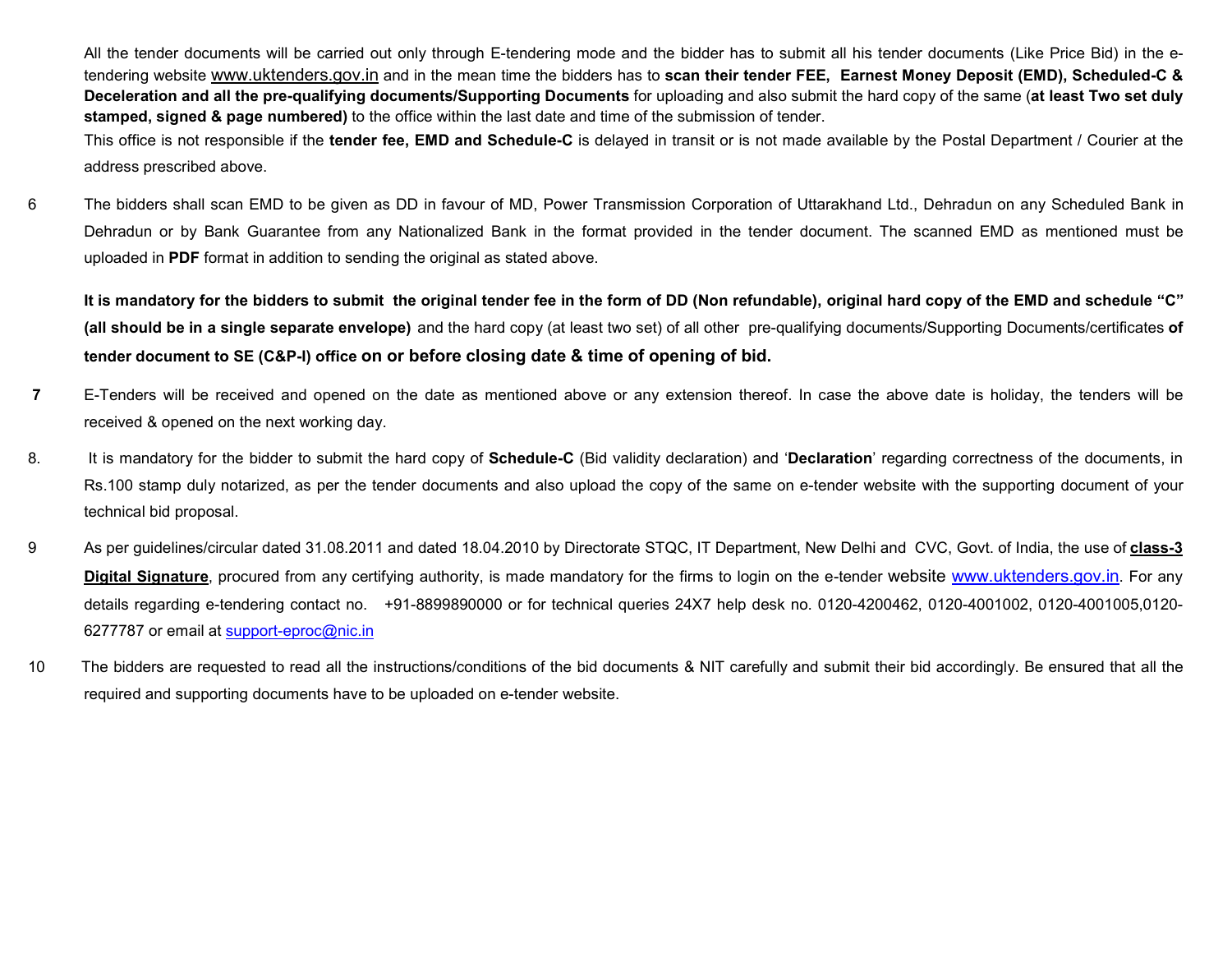# PART B Pre Qualifying Requirement (PQR) for the Bidder

1. Scope of Work: The Scope of Work is as per tender documents

# 2. QUALITATIVE CRITERIA FOR SELECTION OF COST AUDITOR:

| Sr.<br>N <sub>0</sub> | Criteria                                                                                                     | <b>Minimum Criteria</b>       | Max. Mark      | <b>Evaluation Criteria</b>                                      |
|-----------------------|--------------------------------------------------------------------------------------------------------------|-------------------------------|----------------|-----------------------------------------------------------------|
| $\mathbf{1}$          | Years of Existence/ Experience of the firm                                                                   | Less than 5 years             | $\overline{0}$ | Not eligible for selection                                      |
|                       |                                                                                                              | 5 Years and above             | 10             | 1 Mark for each year                                            |
| 2                     | No. Of Cost Accountants associated with the<br>firm as partner.                                              | Less than 2 Cost. Accountants | $\overline{0}$ | Not eligible for selection                                      |
|                       |                                                                                                              | 2 Cost. Accountants or above  | 20             | 5 Marks for each Cost Accountants                               |
| $\mathfrak{Z}$        | As Cost Audit assignment of Power Sector<br>CPSU / State PSU (In the last ten years ending<br>on 31.03.2021) | Less than 1 Assignment        | $\mathbf{0}$   | Not eligible for selection                                      |
|                       |                                                                                                              | 1 Assignment or above         | 30             | 10 Marks for each assignment                                    |
| $\overline{4}$        | Turnover of the firm (Average of annual<br>Turnover of best 3 years in the Last Five<br>Years)               | Less than Rs. 10 Lakhs        | $\mathbf{0}$   | Not eligible for selection                                      |
|                       |                                                                                                              | Rs. 10 Lakhs and above.       | 30             | 10 Marks for each Rs. 10 Lakh.                                  |
| $5\overline{)}$       | Place of Registered Office/Branch office of<br>Cost Accountant firm                                          |                               | 10             | 5 Marks if out of Uttarakhand and 10 Marks if in<br>Uttarakhand |
|                       | <b>Total</b>                                                                                                 |                               | 100            |                                                                 |
|                       | Qualifying Marks @ 75% of Total Marks                                                                        | <b>Total Marks</b>            | 75             |                                                                 |

The firms shall have to score at least 75% of total marks , i.e. 75 marks, to be considered as qualified for opening of their price bids. The price bids of the firms that score less than 75% marks shall not be opened.

Note: The balance sheet and all other financial documents attested/certified by CAs to substantiate fulfillment of PQR/FQR should be with UDIN failing which the tender will be summarily rejected without any further reference.